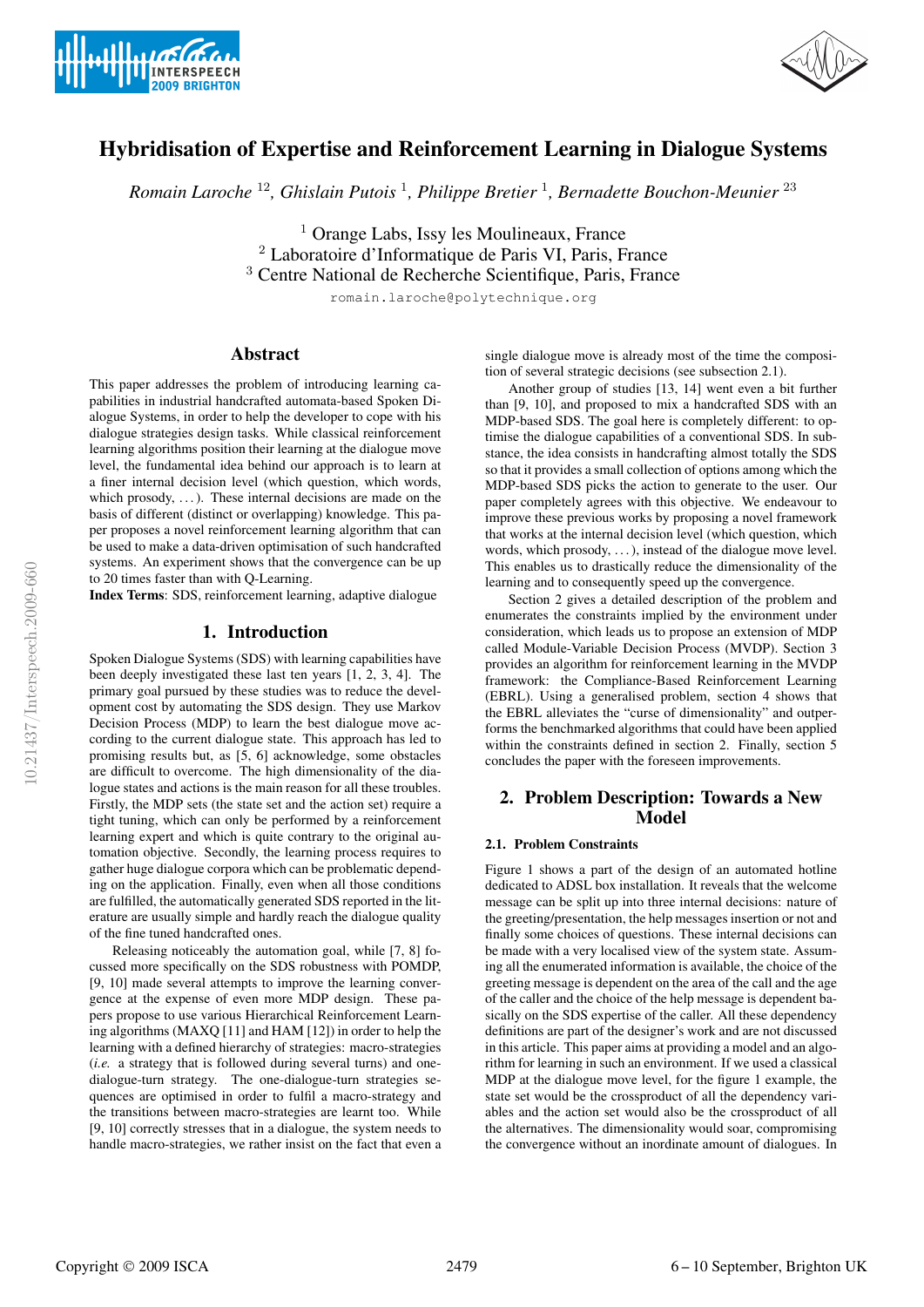

Figure 1: Example of an dialogue move constituted with three internal decisions.

order to solve this "curse of dimensionality", we consider the decision process at an internal decision level. Doing this breaks the Markovian assumptions. Indeed, the local state reached during the "help message insertion" internal decision is not solely dependent on the state-action pair of the decision concerning the greeting message. Figure 2 illustrates the complexity improvement provided by our approach.

As the decision process is non-markovian, in a given state, we cannot assume to be able to anticipate the next reached state. As a consequence, we cannot use any bootstrapping method [15], *i.e.* any method that updates expectation estimates on the basis of the estimates of the following states. The best reinforcement learning algorithms use bootstrapping, such as Dynamic Programming [16] or Temporal Difference Learning [17]. Solely Monte Carlo methods [15] are not bootstrapping. We propose an improved version of Monte Carlo method for reinforcement learning. But first, let us cope with the definition of a new decision process model that better reflects the problem: the Module-Variable Decision Process.

#### 2.2. Module-Variable Decision Process

A *module* is a processing unit that can choose an internal *action* according to its local *variables*. This leads us to the definition of the Module-Variable Decision Process (MVDP) framework  $(M, V_M, A_M)$  where:

- $M$  is the set of modules.
- $\forall m \in M$ ,  $V_m$  is the variable space used in module m.
- $\forall m \in M$ ,  $A_m$  is the set of possible actions for m.

In figure 1, the modules are the diamond-shaped boxes labelled 1, 2 and 3. For module 1, the possible internal actions are the 1.1, 1.2 and 1.3 transitions. The local states are not illustrated. In subsection 2.1, we told that the dependency of module 1 was the area of the call and the age of the caller. In such a design,  $(Paris, 30) \in V_1$ .

In a dialogue system, rewards are not synchronised with internal decisions. Although rewards are received at each dialogue turn, some dialogue moves are composed of several internal decisions and some other dialogue moves are completely handcrafted (*i.e.* without using the learning capabilities of the system). As a consequence, internal decisions and rewards must



Figure 2: Comparison of complexity between learning  $(y_1, y_2, y_3) = f(x_1, x_2, x_3)$  (on the left) and learning  $y_1 =$  $f_1(x_1)$ ,  $y_2 = f_2(x_2)$  and  $y_3 = f_3(x_3)$  (on the right).

be associated with an absolute timestamp in  $\mathbb R$  (typically expressed in dialogue turns or in seconds).

Each module has a *policy*. The policy governs the choices that are made when the system needs to make a decision in the module. A policy is a function from the variable space into the action space  $\pi_m : V_m \mapsto A_m$ . In order to build its policy, the module may generate a *state-action value function*  $Q_m : V_m \times A_m \mapsto \mathbb{R}$  which intends to predict the dialogueterm reward given the local state and the chosen action. The exploitation policy is the one that aims to maximise the dialogueterm reward expectations after a given decision d:

$$
r_d = \sum_k \gamma^{t_k - t_d} R_k \tag{1}
$$

Where  $\gamma \in [0, 1]$  is the discount factor, used in order to encourage the shortest path to a dialogue success,  $t_d$  is the time when decision d has been made and  $t_k > t_d$  is the time when reward  $R_k$  has been received.

# 3. Compliance-Based Reinforcement Learning

A (internal) *decision* d has the following features: the module m where  $d$  is made, the (local) state  $v$  reduced to the relevant information concerning  $d$ , chosen action  $a$  and timestamp  $t$ .

$$
d = (m, v, a, t) \in M \times V_m \times A_m \times \mathbb{R}
$$
 (2)

An *episode* is the chain of decisions and rewards generated during a dialogue. The CBRL added value consists in avoiding to learn that an upfront decision is bad because the episode that tried it made further bad decisions. The CBRL rates an episode according to the system's current policy. Thus, the CBRL may consider that an experience for a decision is not meaningful because it regards its further decisions as irrelevant. Concretely, the algorithm checks if the current policy would trigger the same choices if it had to repeat a recorded episode. This rating  $c_{\pi}(e) \in \mathbb{R}^-$  is called the *compliance* of an episode e with the policy  $\pi$ . It represents the deviation of the episode e decisions from the policy  $\pi$ . The local compliance  $c_{\pi}(d_k)$  is the expected loss of performance implied by the chosen action  $a_k$ of decision  $d_k$ , compared to the  $\pi$ -optimal one. It is computed thanks to the  $Q_{m_k}(v_k, a_k)$  state-action value functions:

$$
c_{\pi}(d_k) = Q_{m_k}(v_k, a_k) - \sup_{a \in A_{m_k}} Q_{m_k}(v_k, a)
$$
 (3)

Then, the global compliance  $c_{\pi}(e)$  of an episode  $e =$  $(d_1, ..., d_{|e|})$  after a decision  $d_0$ , is computed with a formula similar to that of the reward (equation (1)) is proposed:

$$
c_{\pi}(e) = \sum_{k=1}^{|e|} \beta^{t_k - t_0} c_{\pi}(d_k)
$$
 (4)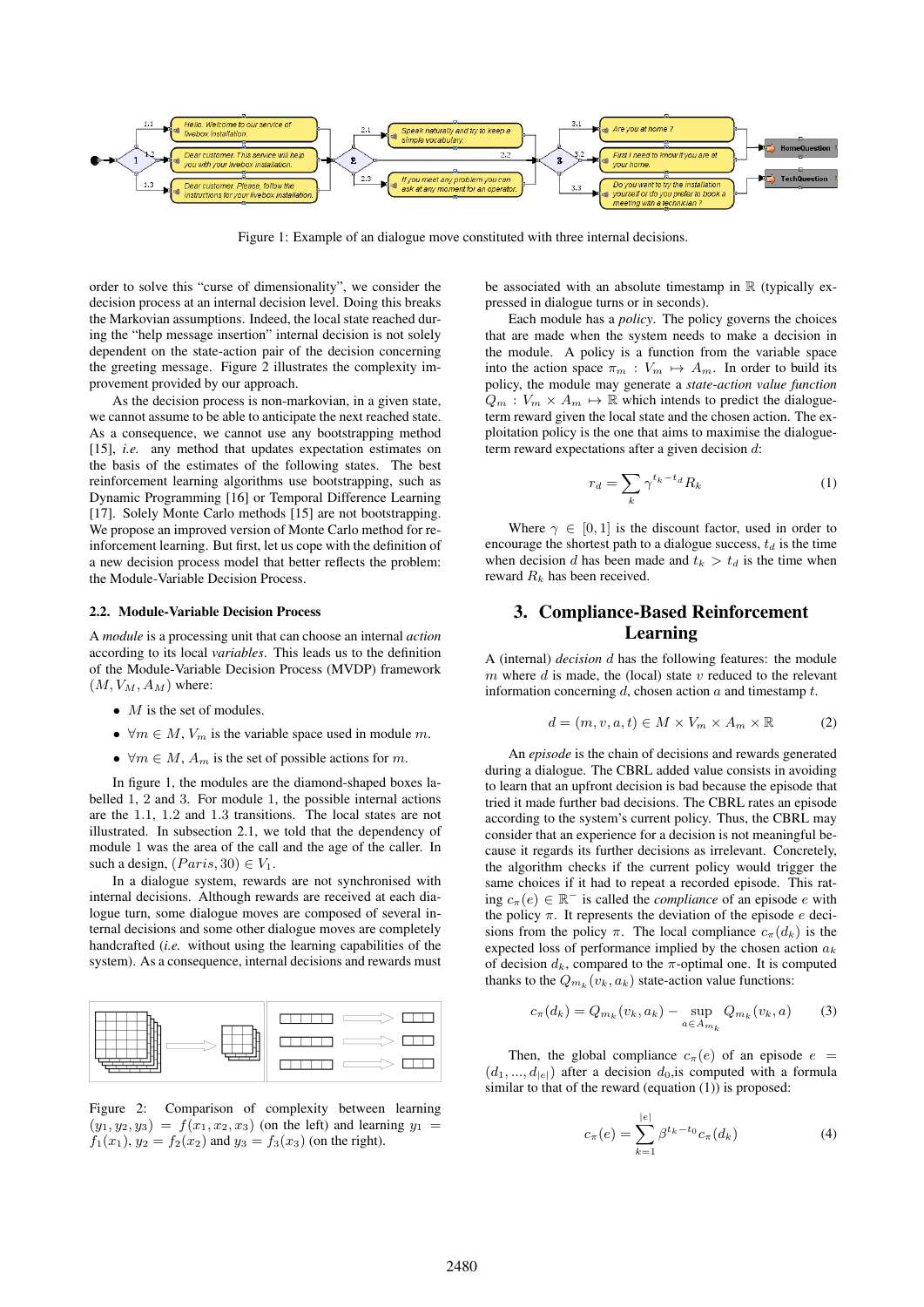|  |  |  | Algorithm 1 Compliance-Based Reinforcement Learning |  |
|--|--|--|-----------------------------------------------------|--|
|--|--|--|-----------------------------------------------------|--|

 $E = \emptyset$ , the set of episodes  $Q_m(v, a) = 0$ , the state-action function loop Generate a new episode  $e$  using  $Q_m(v,a)\colon E\leftarrow E\cup \{e\}$ for all  $d_k \in e$  do Compute episode-term reward  $r_k$  {Equation 1} end for for all  $e_i \in E$  do for all  $d_{ij} = (m_{ij}, v_{ij}, a_{ij}, t_{ij}) \in e_i$  do Compute local compliance  $c_{ij}$  {Equation 3} Compute episode-term compliance {Equation 4} end for end for Compute state-action function  $Q_m(v, a)$  {Equation 6} end loop

Once corpus  $C = \{m_k, v_k, a_k, r_k, c_k\}_{k \in [1,n]}$  is generated, the Monte Carlo method [15] is adapted to accept weighted average on the returns. Therefore, Q expectation is computed as follows:

$$
C_{m,v,a} = \{r_k, c_k\} \text{ such that } \{m, v, a, r_k, c_k\} \in C \text{ (5)}
$$
\n
$$
Q_m(v,a) = \frac{\sum_{\{r_k, c_k\} \in C_{m,v,a}} r_k e^{\tau c_k}}{\sum_{\{r_k, c_k\} \in C_{m,v,a}} e^{\tau c_k}}
$$
\n(6)

Where  $\tau$  is a parameter expressing the impact of the compliance on the weight for the averaging. The exponential reflects the intuition that several incompliances should multiply.

A CBRL implementation is provided by algorithm 1.

#### 4. Experiment

#### 4.1. The Generalisation Problem

In the SDS literature, most papers test their learning algorithms with user simulations. However, we prefer to make our study on a simple generalisation problem for several reasons: (1) the generalisation problem provides a universal evidence of the interest of the approach, the model and the algorithm, (2) user simulations are too simple to grant a tangible evaluation of a dialogue system and (3) dialogue applications can be very unalike and proving the effectiveness of a method on an application is barely a proof for its effectiveness on another application.

Therefore, we consider in this section a problem that generalises the example in figure 1. The system is given 27 alternative dialogue moves which correspond to the cross combinations of the three internal decision blocks proposing each 3 alternative local actions. Every dialogue turn, the same chain of decisions are made and the dialogue ends when:

- one of the three internal decision blocks is reached in a dialogue failure state. A negative reward −1 is received,
- all three internal decision blocks have reached their dialogue success states. A positive reward  $+1$  is received.

Excluding the dialogue failure state (the dialogue ends as soon as they are accessed) but including the dialogue success state, each internal decision block has 5 possible states where it is required to take an internal decision. Therefore, the system



Figure 3: Comparison between the QL and CBRL algorithms.

has 124 non terminal global states ( $5 \times 5 \times 5 = 125$  minus the dialogue success state). In order to reflect the dialogue domain variety, a strong Gaussian noise is applied to the system. Each episode starts in a random non terminal state among the 124.

The main goal of this problem is to study the gain obtained with the parallelisation of the problem thanks to the CBRL algorithm as illustrated in figure 2.

#### 4.2. Compared Algorithms

Three reinforcement learning methods are compared. For all of them, an  $\epsilon$ -greedy exploration is used with  $\epsilon = 0.5 \times 0.998^{|E|}$ . The parameters used for each method were set in order to optimise each algorithm's performance:

- Compliance-Based Reinforcement Learning (CBRL): algorithm 1, with  $\tau \neq 0$ . The three internal decision blocks constitutes the M module set.  $\forall m \in M, V_m$ comprises the 5 non-terminal states and  $A_m$  the 3 alternative local actions.
- Q-Learning (QL): Q-Learning on the MDP of 124 states and 27 actions, as described in subsection 4.1.
- Monte Carlo (MC): Monte Carlo algorithm [15] on the factored states, which is equivalent to CBRL with  $\tau = 0$ .

#### 4.3. Comparison with the Q-Learning Algorithm

As shown in figure 2, the complexity of the system is reduced by  $\frac{124\times27}{3\times(5\times3)} \approx 74$ . The CBRL algorithm takes great advantage of the huge space reduction brought with the MVDP framework and figure 3 reveals that after making 500 episodes, which means basically 500 dialogue failures, QL algorithm only succeeded in surviving one turn and a half longer on average, while CBRL has usually reached the optimal policy. The QL algorithm actually requires 10000 episodes to reach the CBRL performance after 500 episodes.

#### 4.4. Impact of  $\tau$

Figure 4(a) shows the Monte Carlo control loop. Our algorithm improves the evaluation process by evaluating as well the past episodes quality for learning. As shown in figure 4(b), CBRL with the optimal  $\tau$  value: 1.4 performs significantly better than MC ( $\tau = 0$ ). Figure 4(c) shows that for moderate  $\tau$  values, CBRL reliably outperforms MC which does not guarantee to find the optimal policy. The fact that the compliance calculation is based on a sub-optimal policy in the early episodes explains the loss of performance when  $\tau$  grows above 1.5.